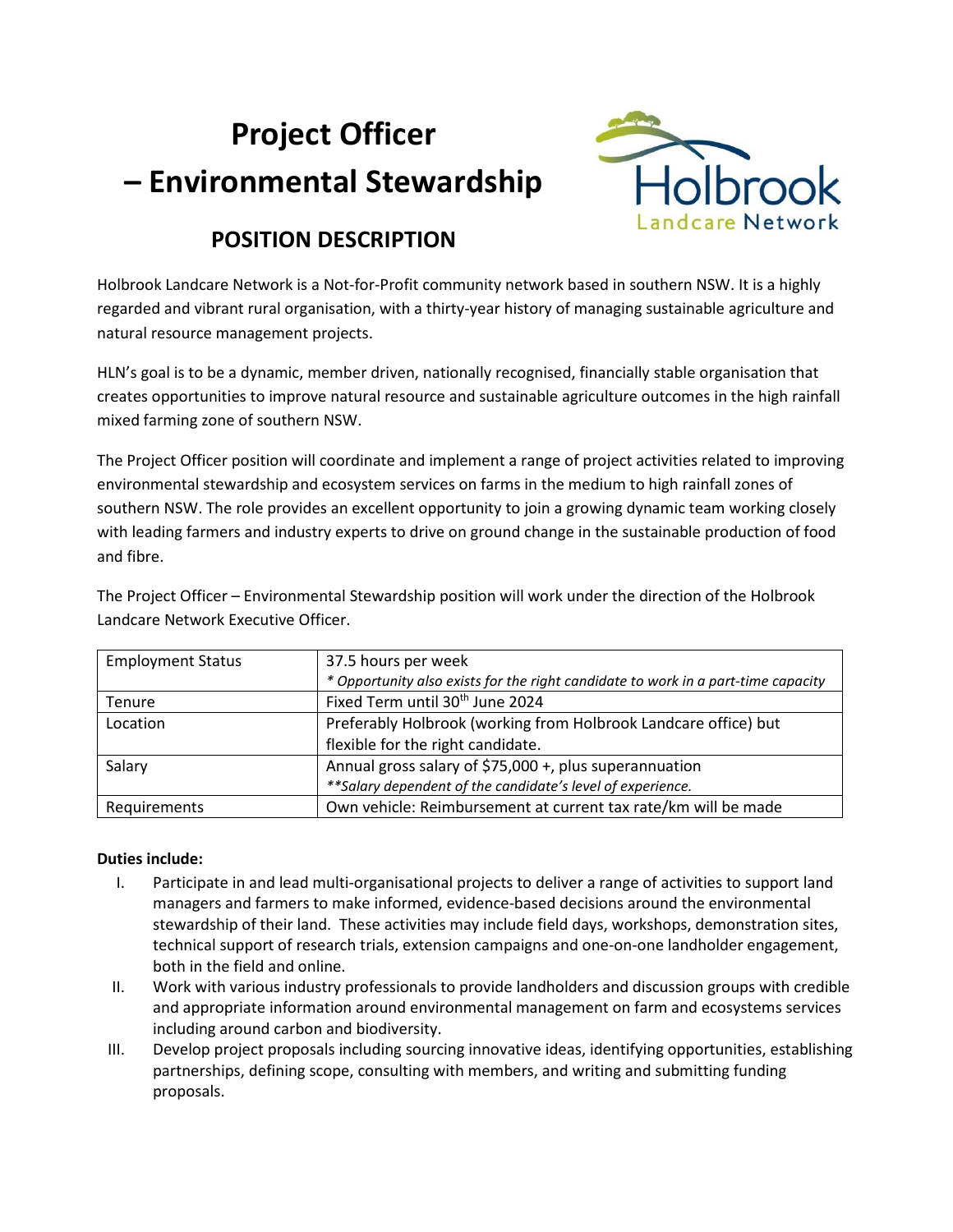- IV. Manage project delivery including appropriate budget management, planning and meeting milestones, managing project teams, reporting and developing communication products
- V. Work with the farming and Landcare communities to identify needs and priorities and respond to community group and member needs
- VI. Support the Executive Officer to monitor budgets and report on projects as necessary to funders and the community.
- VII. Other duties as required

#### **Required Attributes:**

- Knowledge of environmental management on farm and an understanding of the issues and constraints impacting on farming systems of the medium to high rainfall zones of NSW
- Ability to think strategically and to recognise and act on potential opportunities
- Excellent networking, relationship building and people skills, especially relevant to working with farmers and research organisations
- Good verbal and written communication, coordination, administration and computing skills
- Be a good team player
- Can manage time and workload effectively
- Knowledge and experience in carbon and natural capital accounting preferred

## **Additional Information**

- Flexibility in working hours may be required at times to attend meetings and work on activities outside of normal work hours. The position will involve some travel around the region and, very infrequently, overnight stays may be required.
- You may be required to use your own vehicle for work purposes and will need to provide copies of current registration and insurance. Any work-related vehicle use will be reimbursed on a per kilometer basis in line with current Australian Tax Office recommended rates.

## **APPLICATION PROCESS AND SELECTION CRITERIA**

To apply, please provide ALL the following:

- Brief covering letter, outlining why you are seeking this position (1 page maximum)
- Your current resume including contact details for two referees, which should include a current or recent employer or supervisor.
- Your claims against each of the Selection Criteria. Please respond to each criteria directly.
- Complete applications addressed to Alison Southwell by email a[t office@holbrooklandcare.org.au](mailto:office@holbrooklandcare.org.au) by 11pm Sunday 10<sup>th</sup> of July 2022.